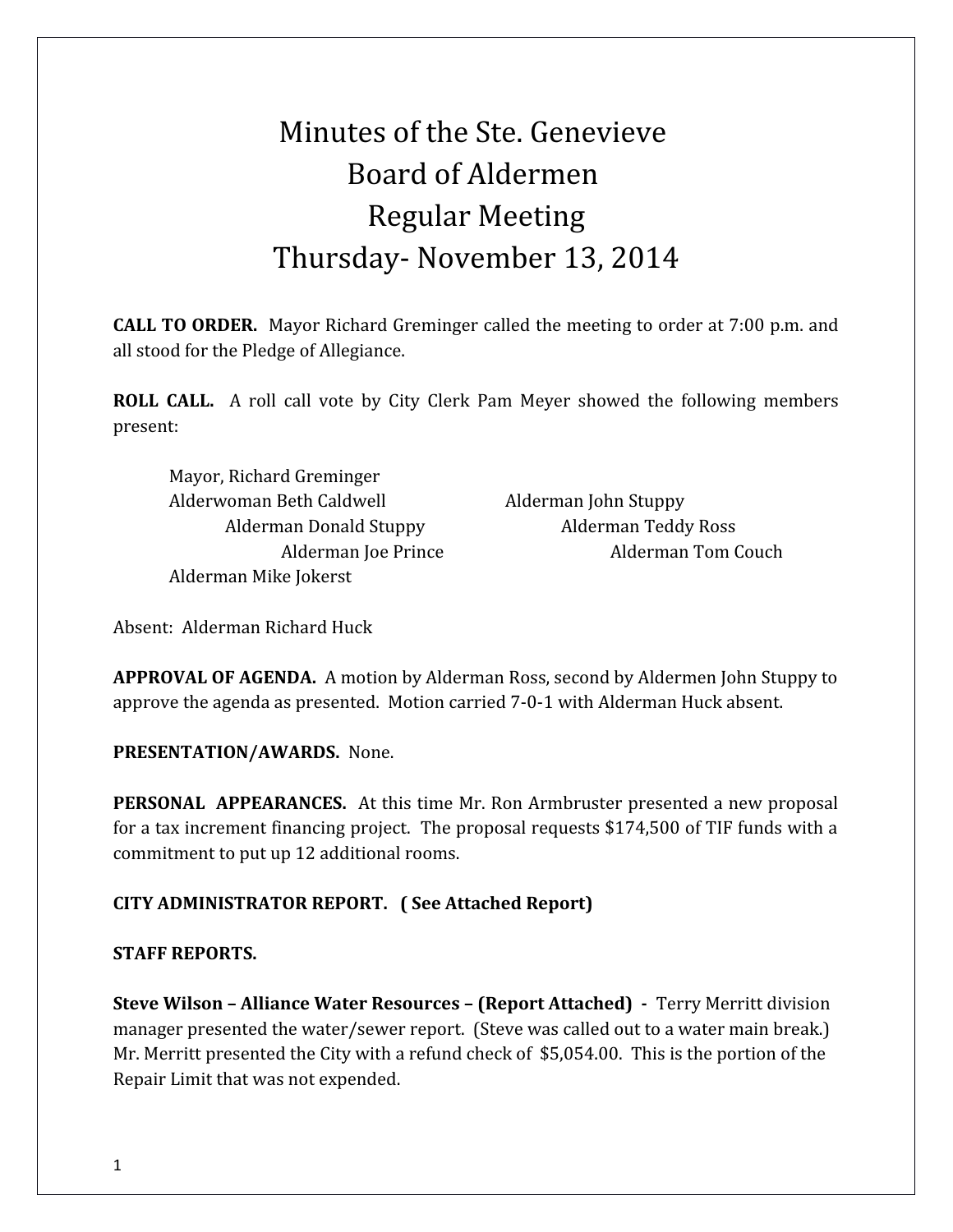**Mick Schwent – Fire Chief** (See Attached Report)

**Sandra Cabot – Tourism Director** (See Attached Report)

**Dave Pinkley – Field Operations Supervisor** (See Attached Report)

**Eric Bennett – Police Chief** (See Attached Report)

**Petree Powell – Community Development Director** (See Attached Report)

**COMMITTEE REPORTS. (None)**

**CONSENT AGENDA.** 

**Minutes – Board of Aldermen – Regular Meeting – October 23, 2014.** A motion by Alderwoman Caldwell, second by D. Stuppy to approve the minutes of the Board of Aldermen regular meeting of October 23, 2104. Motion carried 7-0-1 with Alderman Huck absent.

**Minutes – Board of Aldermen Regular Meeting – Closed Session - October 9, 2014.** A motion by Alderwoman Caldwell, second by Alderman Prince to approve the closed session minutes of the October 9, 2014 regular Board of Aldermen meeting. Motion carried 7-0-1 with Alderman Huck absent.

**Minutes – Board of Aldermen Work Session – Closed Session - October 14, 2014.** A motion by Alderwoman Caldwell, second by Alderman D. Stuppy to approve the closed session minutes of the Board of Aldermen work session of October 14, 2014. Motion carried 7-0-1 with Alderman Huck absent.

**Approval of Treasurers Report – October - 2014 –** A motion by Alderman Prince, second by Alderman D. Stuppy to approve the October 2014 Treasurer's report. Motion carried 7-0-1 with Alderman Huck absent.

**RESOLUTION 2015 -02. A RESOLUTION OF THE CITY OF STE. GENEVIEVE, MISSOURI STATING INTENT TO APPLY FOR A GRANT FROM THE STE. GENEVIEVE COUNTY COMMUNITY DEVELOPMENT FUND (CDF) IN AN AMOUNT NOT TO EXCEED \$7,775.00 FOR THE STE. GENEVIEVE POLICE DEPARTMENT FOR "PROJECT SAFE & SOUND".** A motion by Alderman Couch, second by Alderman Prince to approve Resolution 2015-02 stating the City's intent to apply for a Grant for Project Safe & Sound. Motion carried 7-0-1 with Alderman Huck absent.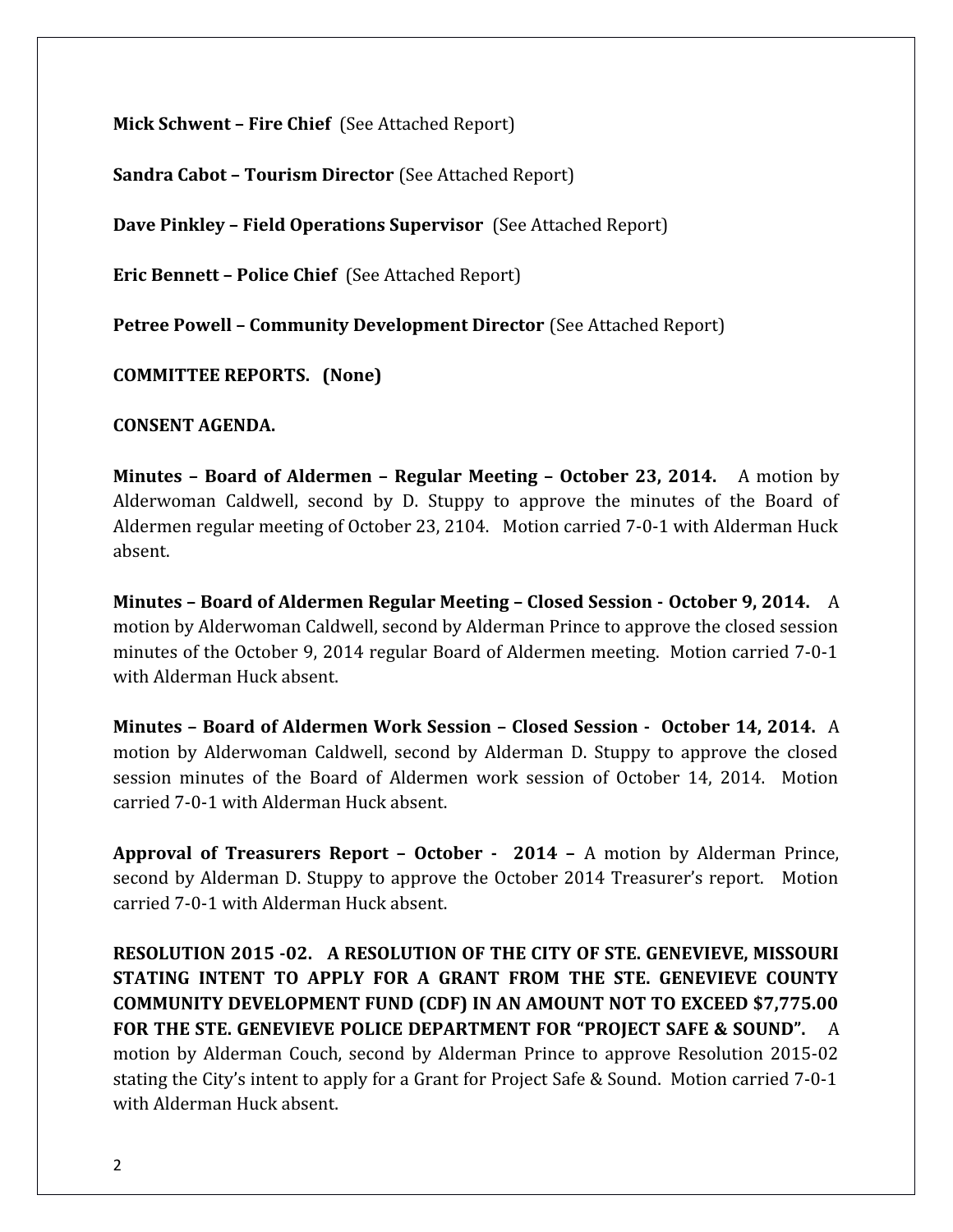**RESOLUTION 2015 – 03. A RESOLUTION OF THE CITY OF STE. GENEVIEVE, MISSOURI STATING INTENT TO APPLY FOR A GRANT FROM THE MISSOURI DEPARTMENT OF TRANSPORTATION FOR SAFE ROUTES TO SCHOOL PROGRAM.** A motion by Alderman D. Stuppy, second by Alderwoman Caldwell to approve Resolution 2015 – 03 stating the City's intent to apply for a Grant to the MODOT for safe routes to school program. Motion carried 7-0-1 with Alderman Huck absent.

**RESOLUTION 2015 – 04. A RESOLUTION DECLARING THE 1982 SPARTAN LADDER TRUCK SURPLUS AND PROVIDING FURTHER AUTHORITY.** A motion by Alderwoman Caldwell, second by Alderman Jokerst to approve Resolution 2015-04 declaring the 1982 Spartan ladder truck surplus. Motion carried 7-0-1 with Alderman Huck absent.

**RESOLUTION 2015 – 05. A RESOLUTION APPOINTING MARY BETH FERGUSON TO THE STE. GENEVIEVE TOURISM TAX COMMISSION.** A motion by Alderman Couch, second by Alderwoman Caldwell to approve Resolution 2015-05 appointing Mary Beth Ferguson to the Tourism Tax Commission. Motion carried 7-0-1 with Alderman Huck absent.

**OLD BUSINESS.** None.

### **NEW BUSINESS.**

**BILL NO. 3998. AN ORDINANCE APPROVING A PROPOSAL FROM VANDEVANTER ENGINEERING FOR THE PURCHASE AND INSTALLATION OF TWO NEW AUMA ACTUATORS FOR THE SEWER PLANT IN AMOUNT NOT TO EXCEED \$12,633.00. 1st READING.** A motion by Alderman Jokerst, second by Alderman J. Stuppy, Bill No. 3998 was placed on its first reading, read by title only, considered and passed with an 7-0-1 vote of the Board of Aldermen with Alderman Huck absent.

**BILL NO. 3999. AN ORDINANCE AMENDING CHAPTER 500: BUILDINGS AND BUILDING REGULATIONS; ARTICLE II "BUILDING CODE" SECTION 500.110 IN ITS ENTIRETY. 1ST READING.** A motion by Alderman Jokerst, second by Alderman Prince, Bill No. 3999 was placed on its first reading, read by title only, considered and passed with an 7-0-1 vote of the Board of Aldermen with Alderman Huck absent.

**PUBLIC COMMENTS.** Mr. Robert Browne, 498 Merchant Street thanked the Mayor and Board of Aldermen for making Fifth Street one way, inquired about the "no parking" on the West side of Fifth Street between Market and Merchant Streets, and asked about installing a handicap parking spot close to the Cemetery.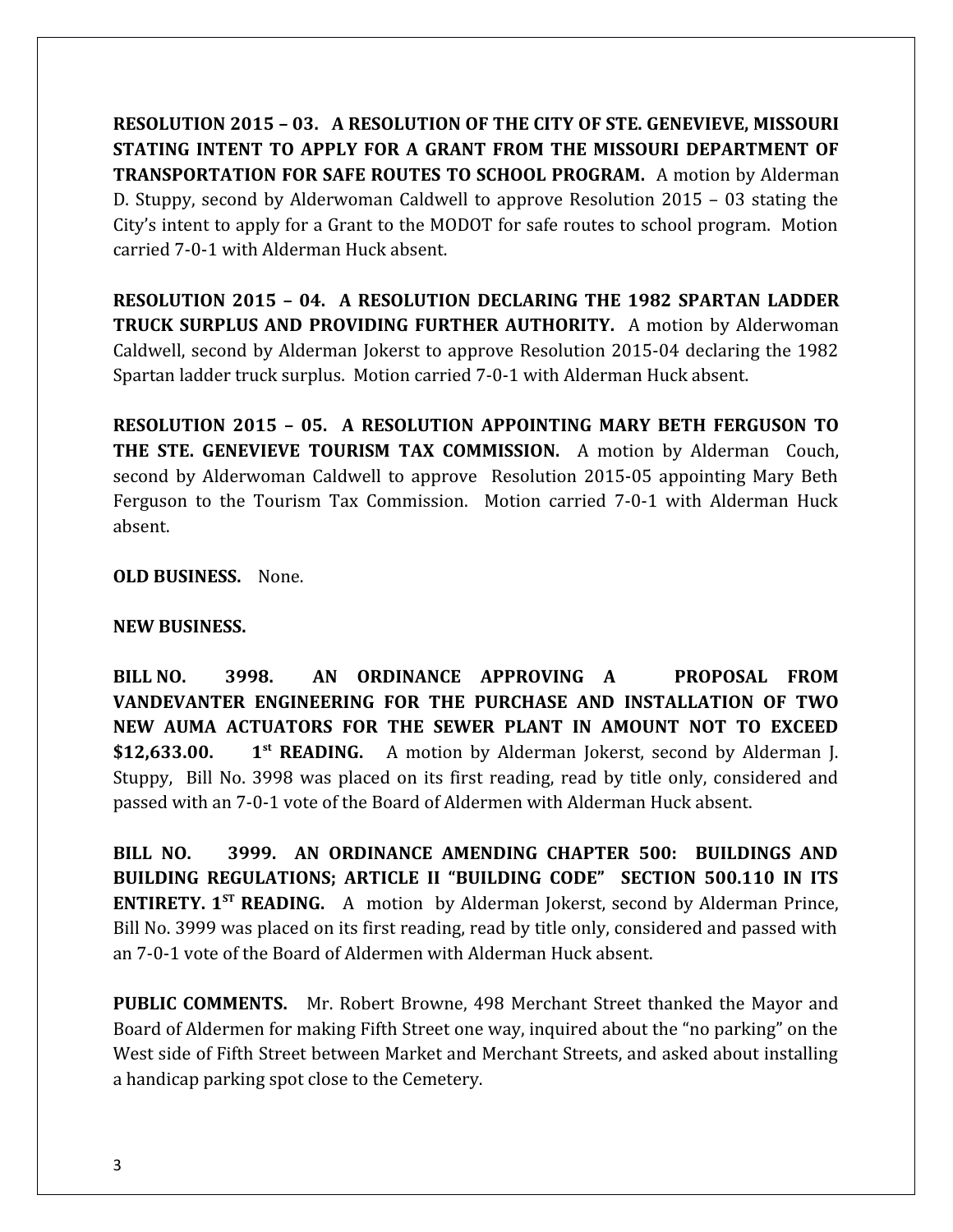### **OTHER BUSINESS.**

**Approval of a liquor license for Ste. Genevieve Catholic Parish to sell all kinds of intoxicating liquor by the drink at 305 Merchant Street.** A motion by Alderwoman Caldwell, second by Alderman Prince to approve the liquor license of the Ste. Genevieve Catholic Church for 305 Merchant Street. Motion carried 7-0-1 with Alderman Huck absent.

**Approval of a temporary liquor license for Ste. Genevieve Catholic Parish for 305 Merchant Street for December 31, 2014.** A motion by Alderman Couch, second by Alderman Prince to approve the request from the Ste. Genevieve Catholic Parish for a temporary liquor license. Motion carried 7-0-1 with Alderman Huck absent.

**Approval of a Certificate of Appropriateness to demolish three bays of an existing garage located at 562 N. Third Street as recommended by the Landmarks Commission.** A motion by Alderman Couch second by Alderman Jokerst to approve the Certificate of Appropriateness to demolish three bays of an existing garage at 562 N. Third Street. Motion carried 7-0-1 with Alderman Huck absent.

**Approval of a Certificate of Appropriateness for Charles Smith, IV and Gabriel Investments for the demolition of the third wood framed addition, lean- to metal shed and wood framed silo at 305 N. Main Street as recommended by the Landmarks Commission.** A motion by Alderman Ross, second by Alderman Prince, to approve the Certificate of Appropriateness for Charles Smith, IV and Gabriel investments. Motion carried 7-0-1 with Alderman Huck absent.

**Approval of a Certificate of Appropriateness for Meyer Holdings for the demolition of the house at 750 Market Street as recommended by the Landmarks Commission.** A motion by Alderman J. Stuppy, second by Alderman D. Stuppy to approve the Certificate of Appropriateness for Meyer Holdings for the demolition of the house at 750 Market Street. Motion carried 7-0-1 with Alderman Huck absent.

**Approval of a demolition request of the shed roof addition on the back of the property located at 316 Market Street.** A motion by Alderman Couch, second by Alderman Prince to approve the demolition request for 316 Market Street. Motion carried, 7-0-1 with Alderman Huck absent.

# **MAYOR/BOARD OF ALDERMEN COMMUNICATION.**

Alderman Couch excused himself from the meeting at this time.